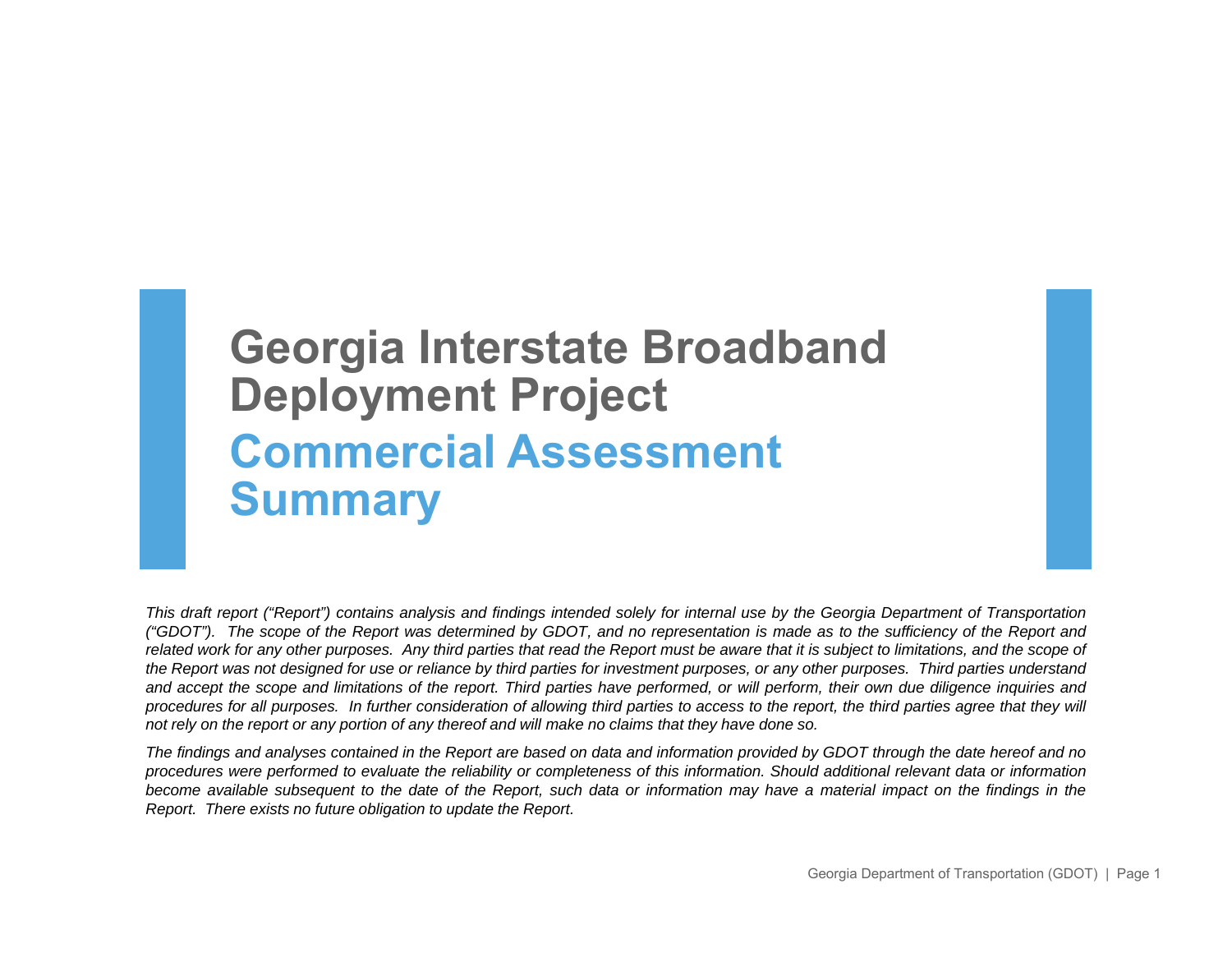## **Overview GDOT completed a robust market study to assess the overall value of its right-ofway for commercial broadband fiber and wireless use**

| <b>GDOT Market</b><br><b>Assessment</b> | Georgia Department of Transportation ("GDOT") completed a market assessment to understand the potential<br>value of existing GDOT conduit, potential conduit in existing right-of-way ("ROW"), and wireless broadband on<br>the fixed network from a commercial perspective. The study included a review of interstates and secondary state<br>routes for fiber, wireless and fiber and wireless businesses. The quantitative output provided directional figures<br>on potential market size, revenue, profit, and capital investment requirements to support an indicative payback<br>period assessment.                                                                                                                                                                                                                |
|-----------------------------------------|---------------------------------------------------------------------------------------------------------------------------------------------------------------------------------------------------------------------------------------------------------------------------------------------------------------------------------------------------------------------------------------------------------------------------------------------------------------------------------------------------------------------------------------------------------------------------------------------------------------------------------------------------------------------------------------------------------------------------------------------------------------------------------------------------------------------------|
| <b>Data</b><br><b>Sources</b>           | Data was collected from publically available sources including the Federal Communications Commission<br>("FCC"), United States Census Bureau ("Census"), the Bureau of Labor Statistics ("BLS"), GDOT, State of<br>Georgia, and other public sector data sets. In addition, industry data from 10K annual reports, investor<br>presentations, white papers, and prior public-private partnership ("P3" or "PPP") projects were used. Captured<br>data was used to drive several analyses.                                                                                                                                                                                                                                                                                                                                 |
| <b>Analysis</b>                         | The analysis included a total market sizing exercise, competitive intensity review, and ROW positioning for<br>current and future fiber and wireless broadband businesses. Information was generated on a county, census<br>tract, and square mile basis. Business models explored included transit fiber, access fiber, fiber backhaul, pole<br>leasing, and wireless network / wireless internet service provider ("WISP"). The analysis was completed using a<br>geographical information system ("GIS") tool combined with big data systems, business models, and a dynamic<br>visualization.                                                                                                                                                                                                                         |
| <b>Overview of</b><br><b>Findings</b>   | The total annual run rate opportunity for fiber and wireless broadband on GDOT's ROW for this network scope is<br>expected to be between \$80M-100M+:<br>Existing Assets (fiber and wireless): Existing conduit is expected to contribute \$30M-35M of annual run<br>$\bullet$<br>rate revenue for fiber and wireless broadband.<br>Interstate ROW (fiber and wireless): the interstate is expected to contribute \$25M-30M in annual run rate<br>$\bullet$<br>revenue for fiber and \$20M-25M in annual run rate revenue for wireless.<br><b>Pocket Opportunity (fiber and wireless):</b> access fiber and wireless pockets alongside the interstate on<br>$\bullet$<br>other ROW is expected to contribute up to \$20M in annual run rate revenue with additional upside for<br>wireless small cell in populated areas. |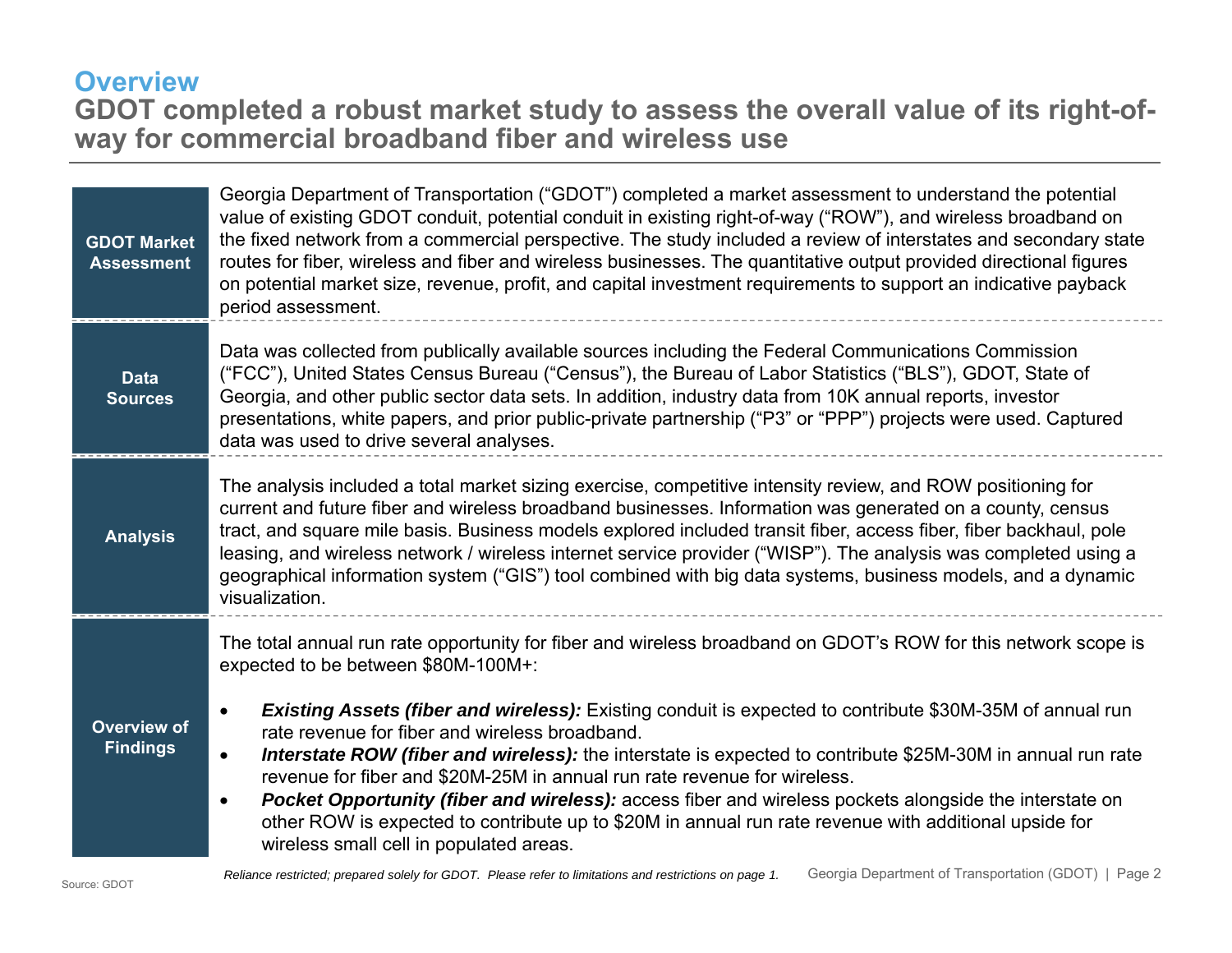#### **Commercial Assessment Framework**

 **The study of GDOT's ROW leverages a mutually exclusive and collectively exhaustive framework that identified \$80M-100M+ of annual interstate revenue**

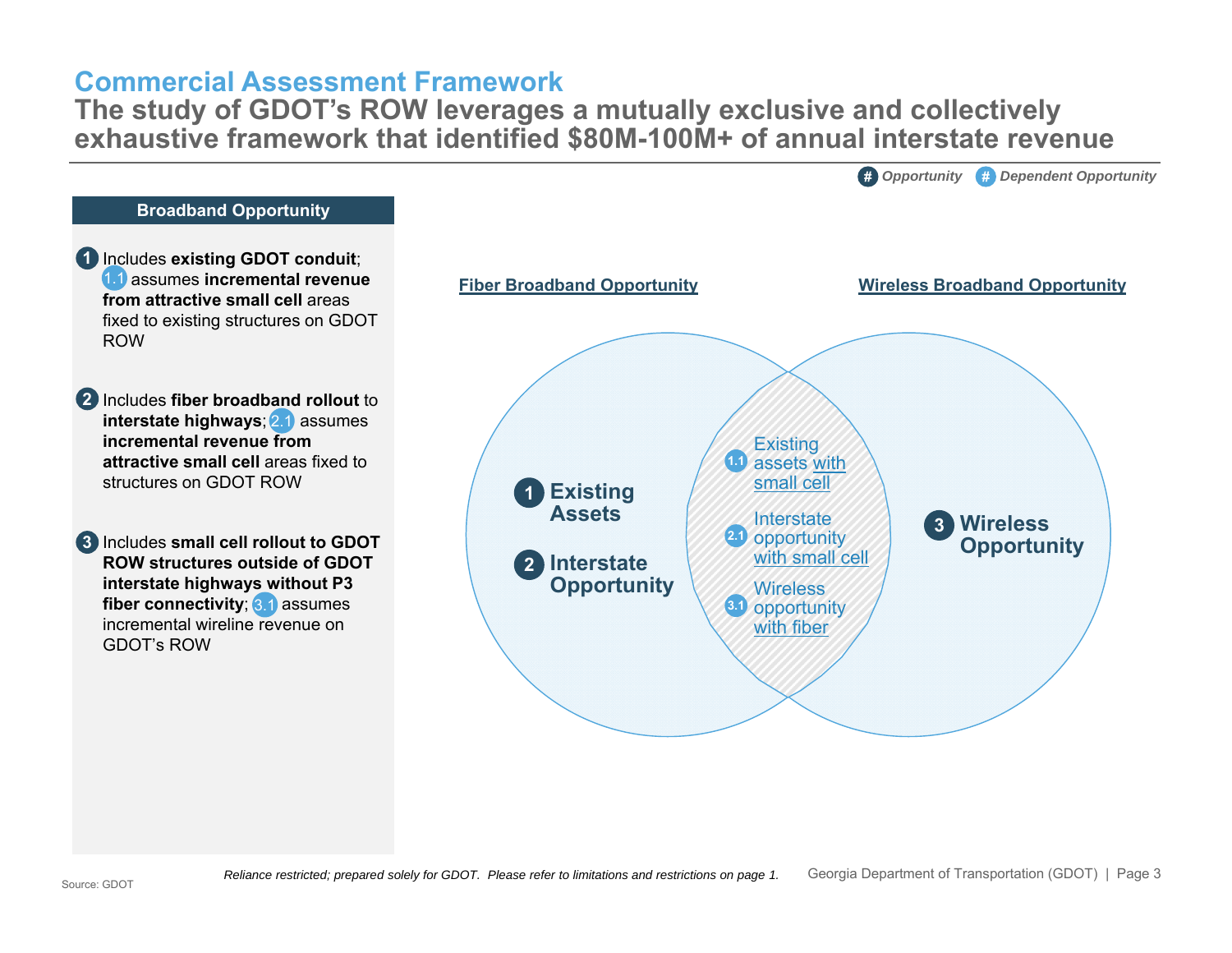# **Fiber and Wireless Broadband Opportunity on Existing Conduit**

#### **A combined broadband scope on existing GDOT conduit could provide ~\$30M- \$35M annual run rate revenue opportunity**



Note: 1) Represents GDOT conduit as provided by GDOT in December 2017; Figures do not include IRUs, customer/revenue ramp up. Conduit is largely on interstate roadways, but some conduit exists on ROW off of the interstates Source: GDOT

*Reliance restricted; prepared solely for GDOT. Please refer to limitations and restrictions on page 1.* Georgia Department of Transportation (GDOT) | Page 4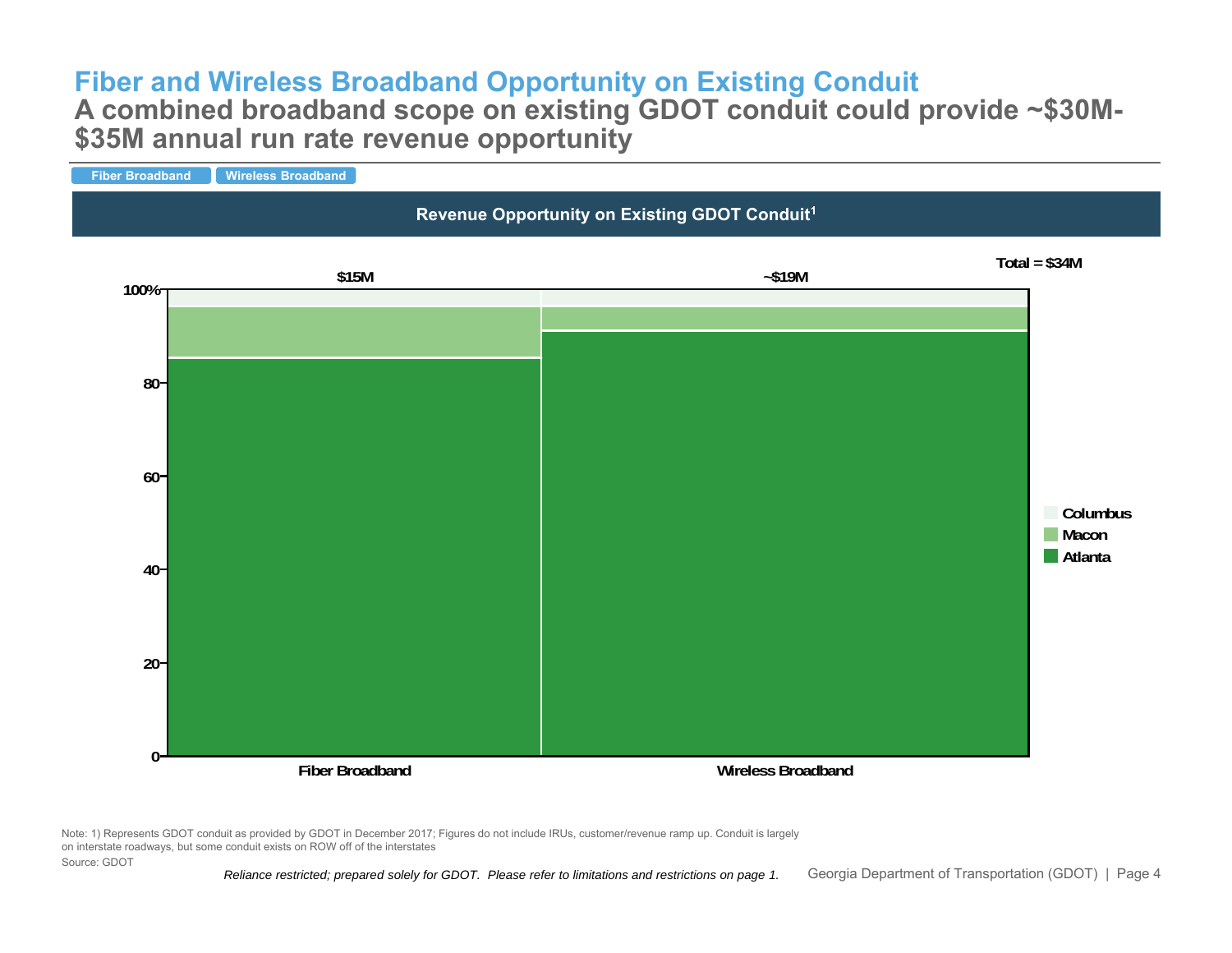# **Fiber Broadband Opportunity on Interstates**

#### **GDOT interstate ROW outside of existing conduit offers ~\$25M-30M in annual run rate fiber broadband revenue**



Notes: 1) "Attractiveness" indicates how much broadband demand is met by broadband supply. More attractive areas have unaddressed demand for a

commercial player to capture

Source: GDOT, Company Public Filings; IDC; Ovum; Public Disclosure from Uniti; Senzi; US Census

*Reliance restricted; prepared solely for GDOT. Please refer to limitations and restrictions on page 1.* Georgia Department of Transportation (GDOT) | Page 5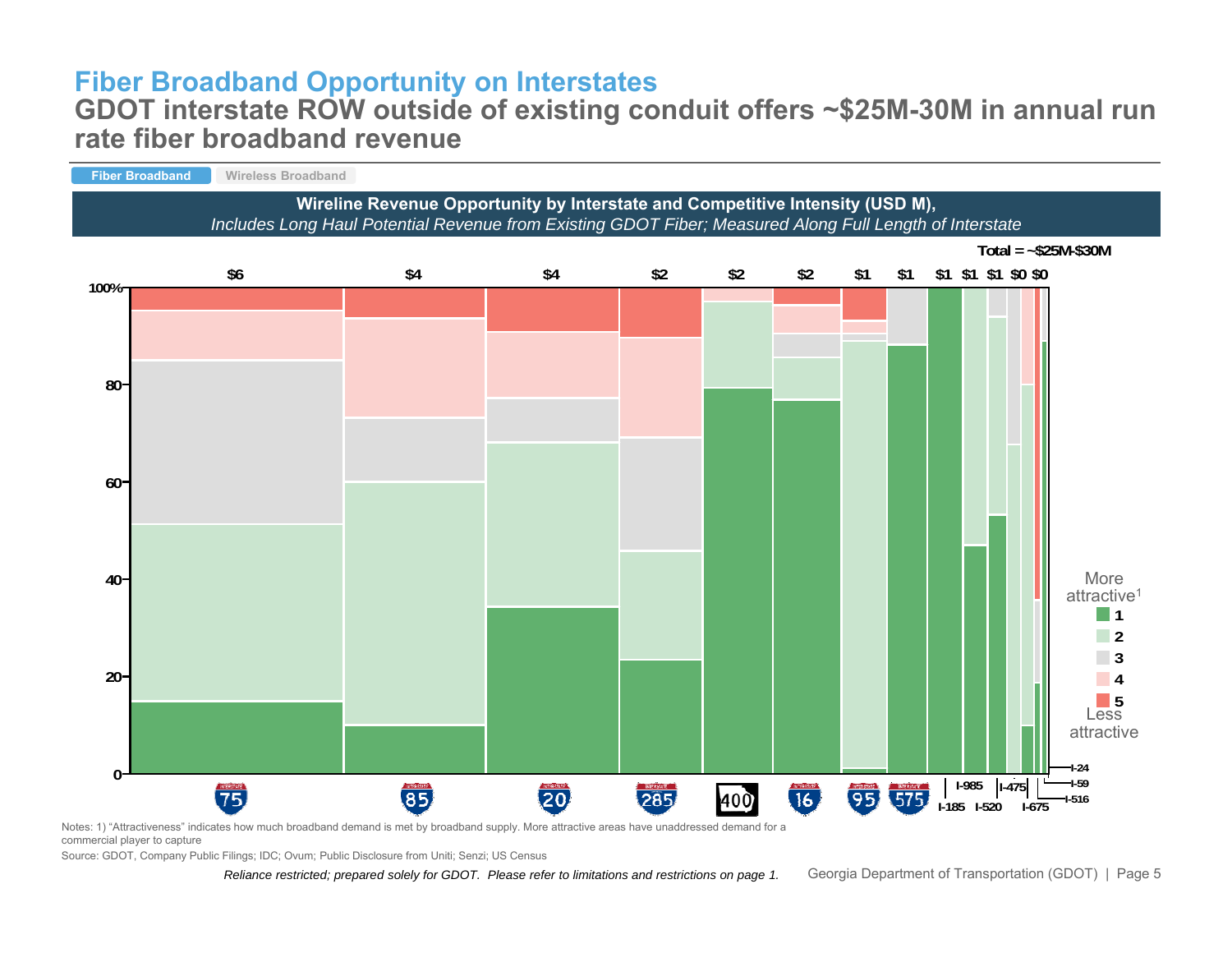# **Wireless Broadband Opportunity on Interstates**

#### **GDOT interstate ROW offers ~\$20M-25M in annual run rate wireless broadband revenue**



Notes: Competition is not highlighted based on technical data limitations associated with wireless wave propagation maps; I-675 and I-285 provide negligible opportunity and are not displayed; Individual highway extent estimated using conservative assumptions due to adjustments for factors including intersections; Chart includes backhaul revenue opportunity road concurrencies, and others

Source: Company Public Filings; IDC; Ovum; Public Disclosure from Uniti; Senzi; US Census, GDOT

*Reliance restricted; prepared solely for GDOT. Please refer to limitations and restrictions on page 1.* Georgia Department of Transportation (GDOT) | Page 6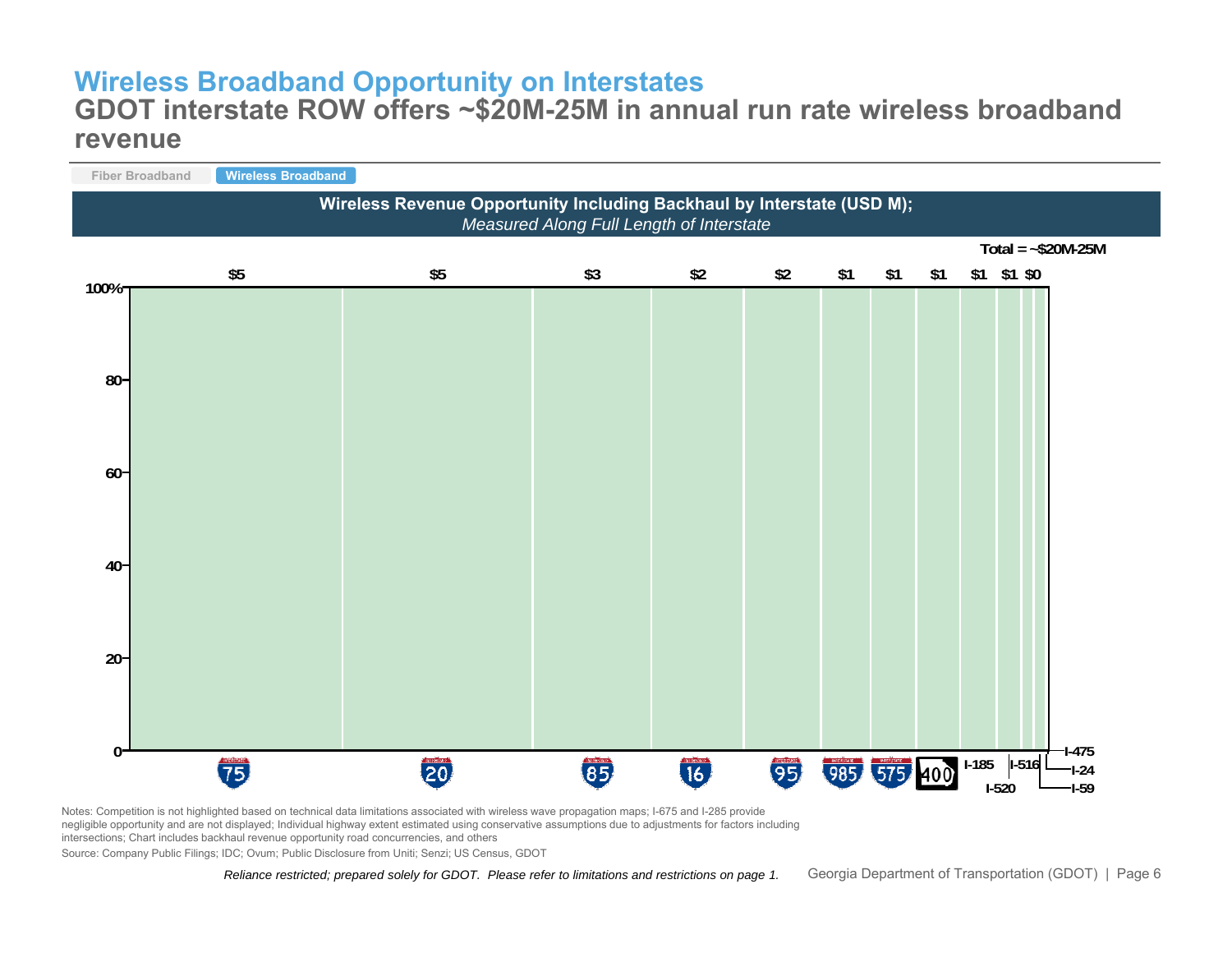# **Fiber Access Broadband Opportunity on ROW Along Interstates**

**Georgia has several pockets of fiber access opportunity that appear underserved relative to demand, potentially contributing ~\$20M of annual run rate revenue**

**Fiber Broadband Wireless Broadband Fiber Opportunities on State Route Pockets** *Pocket Opportunities Commentary*► Pockets represent areas adjacent to Albany GDOT interstate ROW. The demand **G B**opportunity for access fiber is material **CQ D**relative to the build investment when **EEN F1**viewed against full state route combined **X G**プ **H**build scenario**C**South Dalton **7K J**Carolin **4 KT**ы **L** $\Delta$ **V M**► 34 total opportunity pockets were  $\theta$  **N**identified**O P** Kings Bay **SL** $\mathbf{b}$ **Q** Lafayette **R R** Lagrange **2S** Milledgeville Alabama Georgia **J**► 12 out of 34 pockets were intersected by **T5Y U**the interstate, and 32 of 34 pockets were **V W**intersected by an existing metro fiber Rome **W <sup>X</sup> B H** Statesboro providers line **OM Z 0A 10 2**► The fiber broadband revenue opportunity **36 U D 4**could reach ~\$20M in annual revenue with **5**an additional \$35M-40M of additional **6**<sup>*Waycross*</sup> **P 7Z 3** upside from wireless

Note: Pictures may not represent exact geographies included in each opportunity Source: Company Public Filings; IDC; Ovum; Public Disclosure from Uniti; Senzi; US Census, GDOT